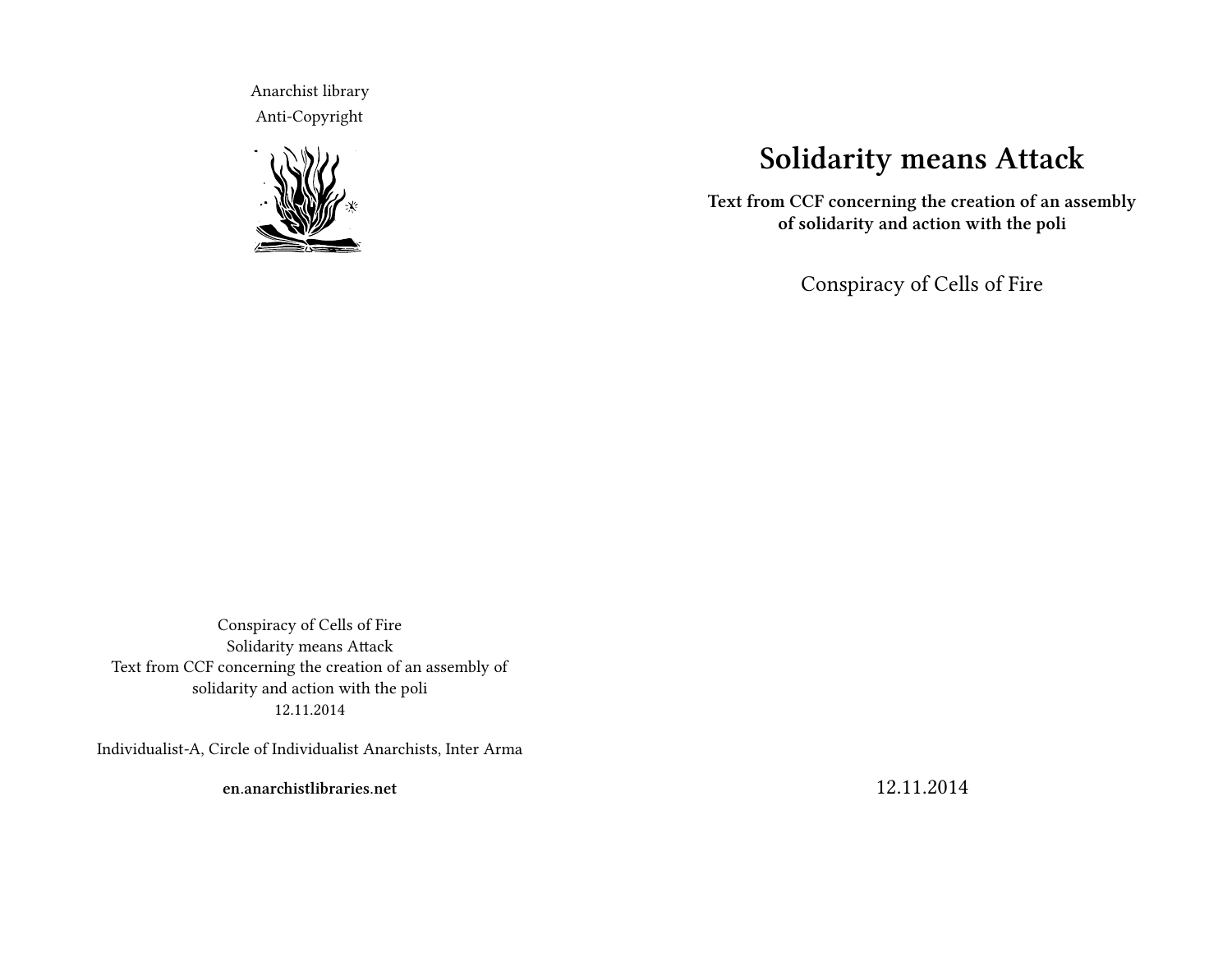**without saying that an anarchist is a solidarian, the bet is for him/her to become an "accomplice" . . .** (without stopping to be critical of course).

So, as much has been written and more has been spoken on solidarity, we will end our statement and our support to the suggestion made, with an old but all time classic slogan:

*"If the "innocent" ones deserve our solidarity once, then the "guilty" ones deserve it a thousand times . . ."*

**Conspiracy of Cells of Fire, FAI-IRF / Imprisoned Members Cell\***

**Argyrou Panagiotis Mavropoulos Theofilos Bolano Damianos Nikolopoulos Giorgos Nikolopoulos Michalis Economidou Olga Polydoros Giorgos Tsakalos Gerasimos Tsakalos Christos Hatzimihelakis Haris** Korydallos Prison , 10-11-2014<sup>2</sup>

Translator's notes:

<sup>&</sup>lt;sup>2</sup> translated in english by the Circle of Individualist Anarchists - English translation edited by In the Belly of the Beast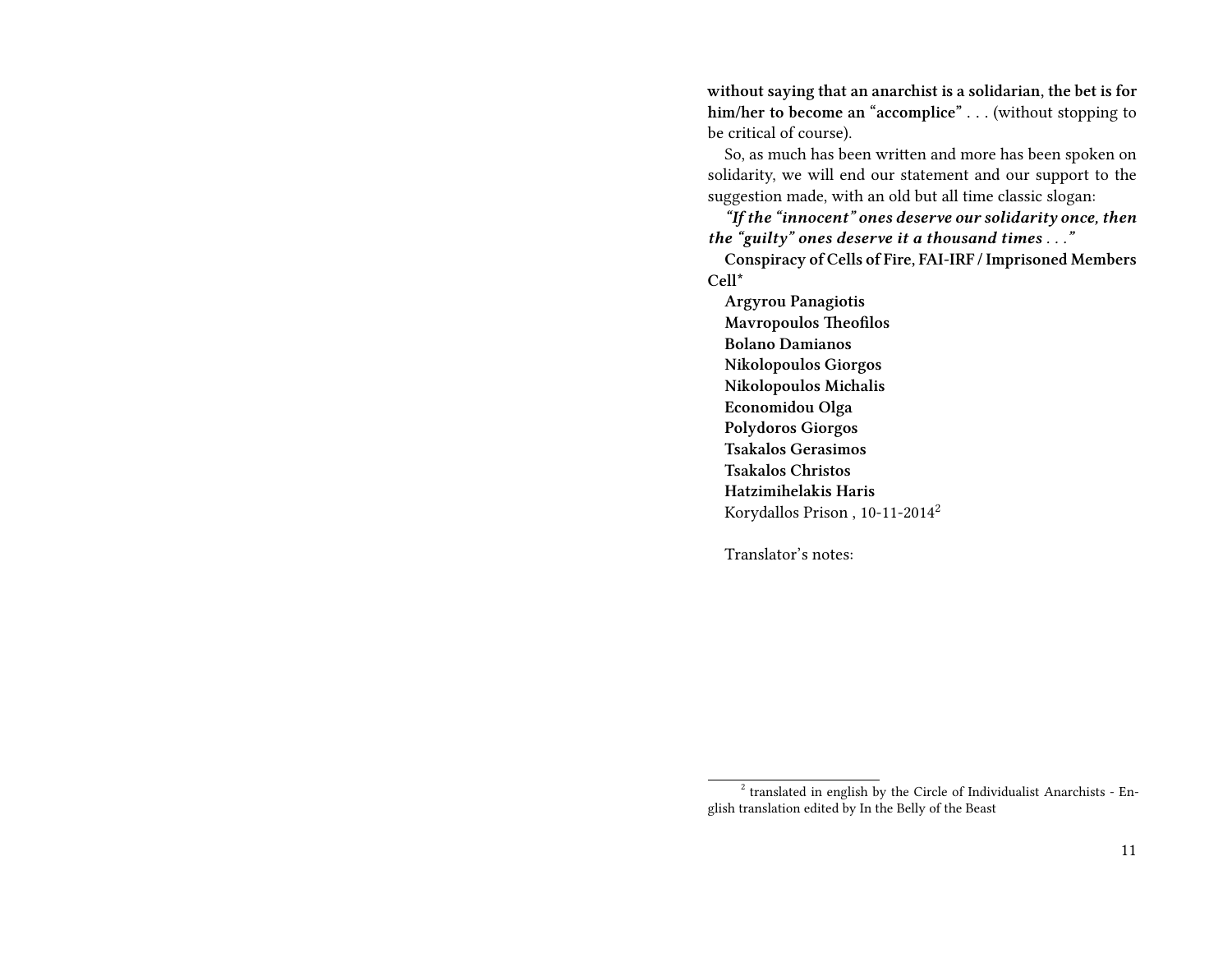prisons. We believe that the suggestion for its restart and its evolution, an assembly of solidarity with the political prisoners, upgrades its quality characteristics and makes things clear.

**Every comrade who's against the special detention conditions is automatically a solidarian with the political prisoners and whoever is solidarian with the political prisoners who are persecuted for urban guerrilla warfare actions cannot do anything but acknowledge (regardless of his/her participation or not, or his/her disagreements on specific issues) that the urban guerrilla warfare isn't just another part of the struggle's diversity, BUT an indispensable part of it . . .** Much could be written on struggle's diversity, on direct action and on urban guerrilla warfare. We believe that we are at the beginning of a conversation that will not disappear in a conversation.

To us, it is important the assembly of solidarity, if put into practice, to be a breeding ground of conversation, friction and communication which will provoke the **action**. The assembly that just reproduces itself is doomed to lapse into a boring chore. When the assembly turns into a coin of public relations, it becomes person-centered and mostly harmless. We have no illusions about what happens inside the milieu nor will we invoke a **fake unity** which is useless and hypocritical.

For us, an assembly of solidarity can be a new starting point for the new comrades mainly, to get rid of the ideological past icons, the "retired veterans" and the inertia and meet in order to act. **For this reason, we add to the suggestion made, the name of the assembly to become "assembly of solidarity and action with the political prisoners".** To be honest, we don't like calling someone just as "solidarian". It subconsciously creates divisions that lead to "personalities" and "followers". **It goes**

## 10

## **Contents**

| SOLIDARITY MEANS ATTACK   .                      | 5 |
|--------------------------------------------------|---|
| i) C' Type prisons – an act of war $\dots \dots$ | 5 |
| ii) Propaganda prefaces the war. $\ldots$        | 6 |
| iii) Tomorrow they're coming after you $\dots$ . | 7 |
| iv) Solidarity means attack                      | 9 |

imprisoned and persecuted fighters. The assembly has already been transformed and started its actions, with several imprisoned comrades supporting it.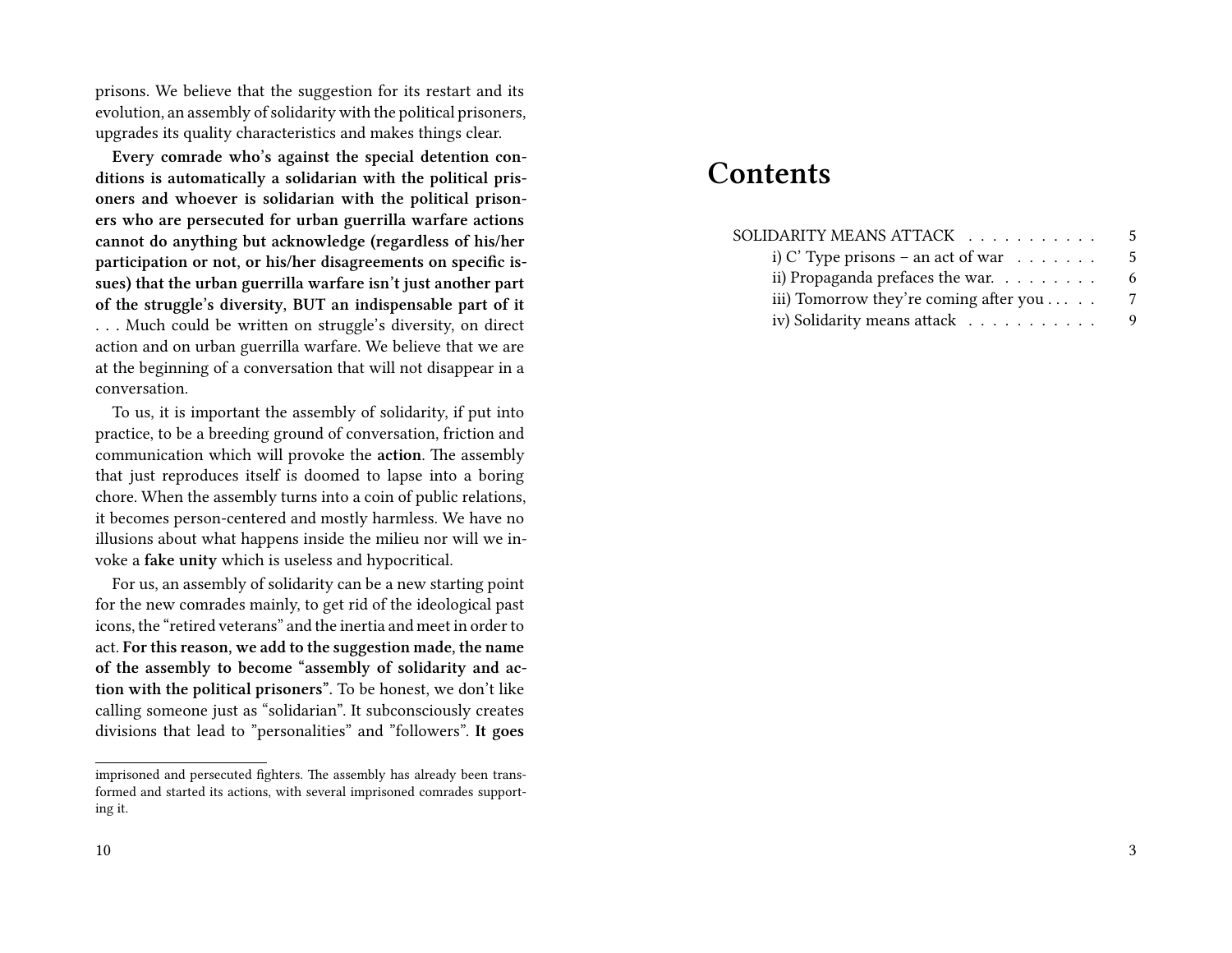other means, as it leaves them exposed to the oncoming repression.

**"Tomorrow they're coming after you" is the result of a counter-arms fetishism promoted by some smokeless veterans of nothingness, who supposedly anti-propose the "nonarmed confrontational anarchy". Complicated and pompous definitions in order for their cowardice to be covered.**

#### **iv) Solidarity means attack**

Currently in Greece there are several political prisoners accused of revolutionary action groups in which they're involved, and some comrades and some people who are prosecuted for the same cases. Our word is always clear. Different perceptions and contrasts among us are numerous and enmity with some people is a fact. As the **Imprisoned Members Cell of the Conspiracy of Cells of Fire** we think that, despite the different perspectives between us, there's a common starting point to connect us with the political prisoners who have claimed responsibility for the organizations they belong to and the comrades accused of these cases, without having slandered and lied against revolutionary organizations. The common starting point is the uncompromising struggle against power, always from the side of the unrepentant enemies of the regime. As has been said "Words divide. . . Acts unite."

We read the letter-call<sup>1</sup> from the member of Revolutionary Struggle Nikos Maziotis and we decided to support his suggestion.

The **Open Assembly of Anarchists/Anti-authoritarians against the special detention conditions** was one of the few, maybe the only public collective procedure, which in spite of the times stood against the invasion of the maximum security

 $1$  Nikos Maziotis suggested through a personal text of his the transformation of the assembly against the special detention conditions (maximum security prisons) into an assembly of solidarity with the political prisoners,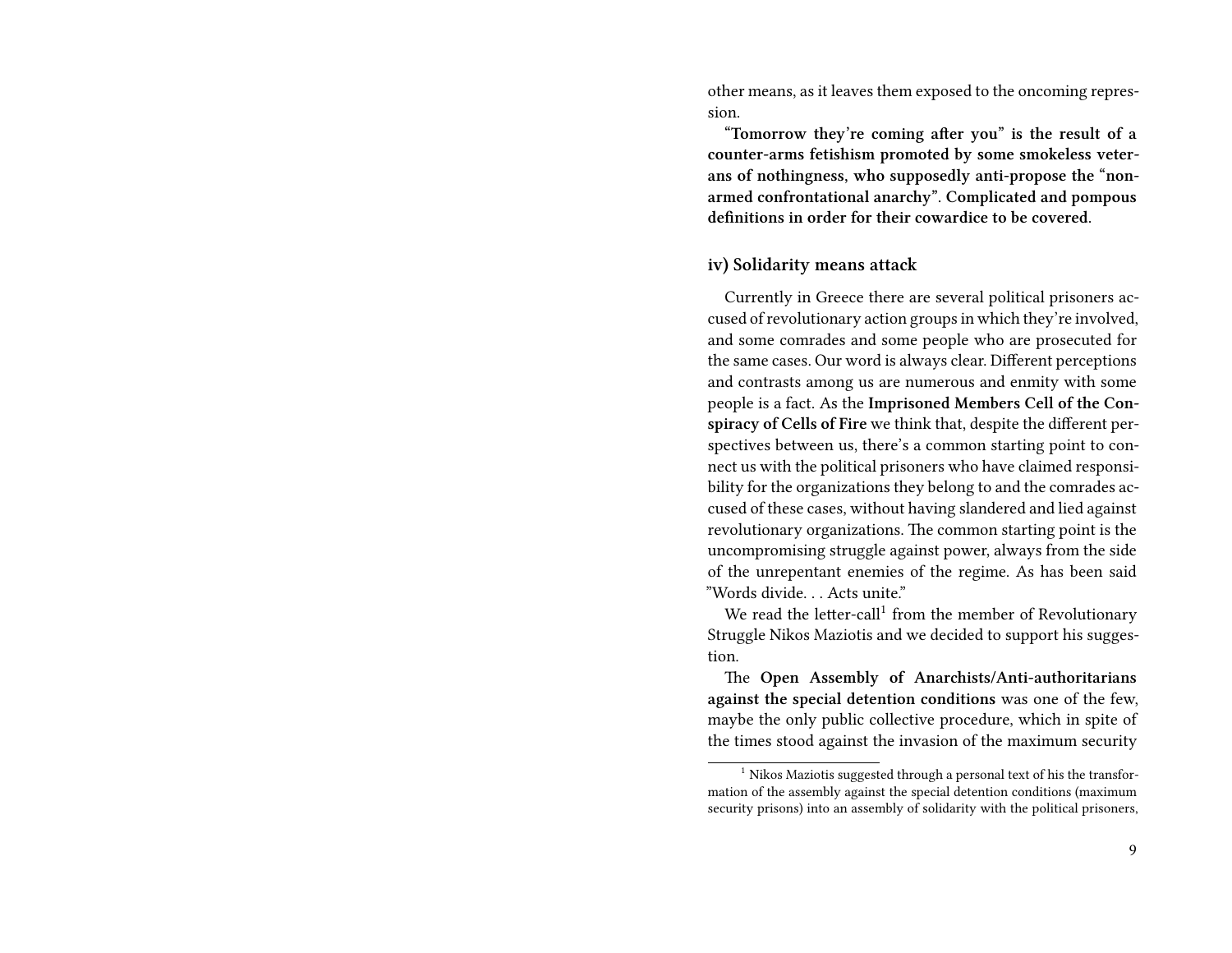during the disciplinary prosecution process of penitentiary administration for the escape of Christodoulos Xiros, as this "particular detainee never renounced terrorism. Instead through his writings posted on the websites zougla.gr and Athens Indymedia still speaks of popular uprising and armed struggle. . ."

This works as a small prefiguring of a future which shows that even the texts of an "imprisoned terrorist" will play a key role in the granting or the denying of a sabbatical.

**However, the expansionary war of the power, the way it is incarnated during this period with the C' type prisons, in no way can it lead anarchists to a stampede of recoil and defense, behind legal dikes and funny panicked generalizations, like** *"the state prosecutes and imprisons anarchist ideas".* **No, the state attacks the ones who put into practice anarchist ideas, regardless of whether the counter-terrorist unit often arrests comrades or people who have no connection with the urban guerrilla warfare.** The ideology of victimization produces victims itself and strengthens the enemy. When people either naively or intentionally see the ghosts of the Orwellian thought police existing today and subside in to defeatism, they only manage to bring future repression closer and faster.

**Every step back, camouflaged in ridiculous excuses like** *"they get us", "things were different some time ago", "we now don't have the leeway"* **is a ground donated to the advance of the police state.**

If the state thinks it disentangles the urban guerrilla warfare, it will then expand its repression to every form of direct action that so far doesn't have "counter-terrorist" criminal penalties. Because, even the state, in contrast with some "anarchists" perceives the connection of the diversity of direct action with the urban guerrilla warfare.

Whoever isolates and ghettoizes a means of struggle like the urban guerrilla warfare practically buries and weakens all the

*Text from the comrades concerning the creation of an assembly of solidarity and action with the political prisoners*

## **SOLIDARITY MEANS ATTACK**

## **i) C' Type prisons – an act of war**

*C' type prisons wish to become the monument of the state's victory against the urban guerrilla warfare.* It is a bet for us, if we're going to let thousand tonnes of concrete, the bars and the locks beat the human will for freedom, a bet which is to be answered through action by the enemies of the regime and the friends of freedom.

For years now, politically, TV personalities of the system and salaried pen-holders of the police, have engaged in a mud fight against the urban guerrilla warfare, with the depoliticizing of it. *"Osmosis of criminals and terrorists"*, *"cooperation between terrorists and organized crime"*, *"revolutionary pool"* are the vanguard of the lie. Propaganda wishes to hide, covering with its mud, the self-evident of the constant revolt. A constant revolt of the ones who refuse to live as slaves and attack with arms against their headsmen, the silence, the conservatism and the resignation of the majority of society.

Wishing to decouple the possible perspective of the violent insurrectionary action and to mutilate its diffusion, power uses lies and slander in order to present the armed urban guerrillas as insane criminals. And all these, the same time when their bloodthirsty democracy makes thousands of people commit suicide and poisons every moment of our lives through the terrorism of poverty, repression, a police state, loneliness, exploitation while it tricks the naive ones through the fake freedom of consumption, spectacle, mass entertainment, digital reality and the civilization of the mediocre ones.

The highlight of the political propaganda against the urban guerrilla warfare was set up early 2014, after the trespass of